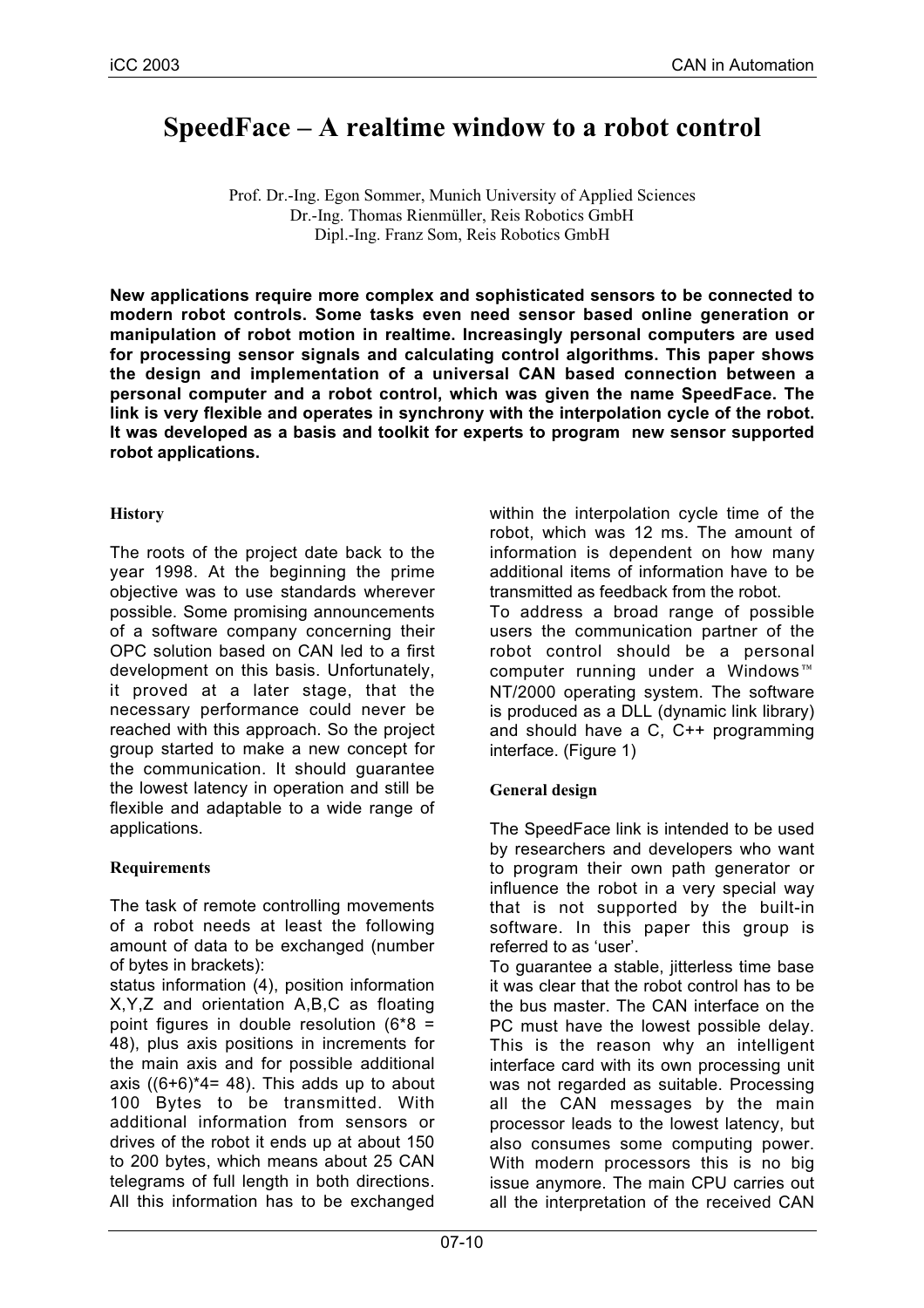messages. The reaction time then is mainly related to the interrupt response time on the personal computer.

To get a most general solution all system variables of the robot control should be accessible by means of the communication link.

The examination of the CAN Open specifications revealed that it would be possible to make a realization fully in accordance with those definitions by using PDOs, at the expense of rather limited number of variables to be transferred. On the other hand transmissions off all variables on request via SDOs would cause too much overhead. So the decision was made to only use the basic network management functions (startup, nodeguarding, etc) of the CAN Open standard. The variable transfer itself is a little different from the standardized rules to achieve both performance and flexibility. The approach takes into account that in robot applications there is almost never any change of the established connection between sensor/computer and robot while operating. So there was an obvious need to design a two-phase concept.

First configure the variables in an initialization phase and then transmit the raw data with little overhead during operation.

A rough calculation shows the remaining possibilities when transmitting the maximum sized 8 byte telegrams in a 12-ms cycle and accepting 80% busload:

| Speed | Max number of<br>telegrams |
|-------|----------------------------|
| 500k  | 36                         |
| M     | 73                         |

The calculated number of telegrams to be transmitted will result in a busload of about 60-70% and make it clear that there cannot be other devices on the same CAN-Bus besides the robot control and the PC. Also the link has to be operated at the maximum possible speed of 1 MBd. The two devices can use all of the available PDO address range.

In order to ensure efficiency when transmitting data that may not be aligned to the 8-byte spacing of the telegrams, all the data is considered to be one large byte array.

### **Realtime under Windows NT /2000**

One other main design objective besides performance was the minimization of latency times. Knowing that the chosen operating system is not ideal, a lot of effort was made to get the best out of the given situation. The cycle time is given by the robot control. The functions a user wants to be executed should be activated immediately after reception of the last CAN message in a transferred block.

A key design aspect was to get most of the user application running at the highest possible priority level. So other programs running on the personal computer cannot disturb it. The SpeedFace DLL offers two different possibilities of how user programs can be executed. One is the execution as a high priority thread under the control of the windows dispatcher. The other is to run the code in kernel mode of the operation system. The latter is much faster, but has also got several limitations and needs advanced knowledge of the user. To enable developers to compile their own application and as a proof of concept two example application were developed. These are supplied including source code.

Unfortunately, the interrupt level of a CAN interface card in a computer can only partly be adjusted and is BIOS dependent. This implies that reaction time depends on the time that other interrupts with higher priority consume. Also very important are time periods during which interrupts are disabled. So according to our experience the biggest effects arise when using improper or inefficiently programmed device drivers on the computer. Figure 2 shows the difference times in receiving subsequent packages. The results were obtained on a 1 GHz computer with running file checks and copying files over the network as background computing load. All of the measurements are within +/-100µs, but some exceptions (e.g. start of a TV application), which are not shown in the diagram, could be generated where the latency reached up to 10ms. So in general execution is fast enough, but cannot be guaranteed because other software may disturb it.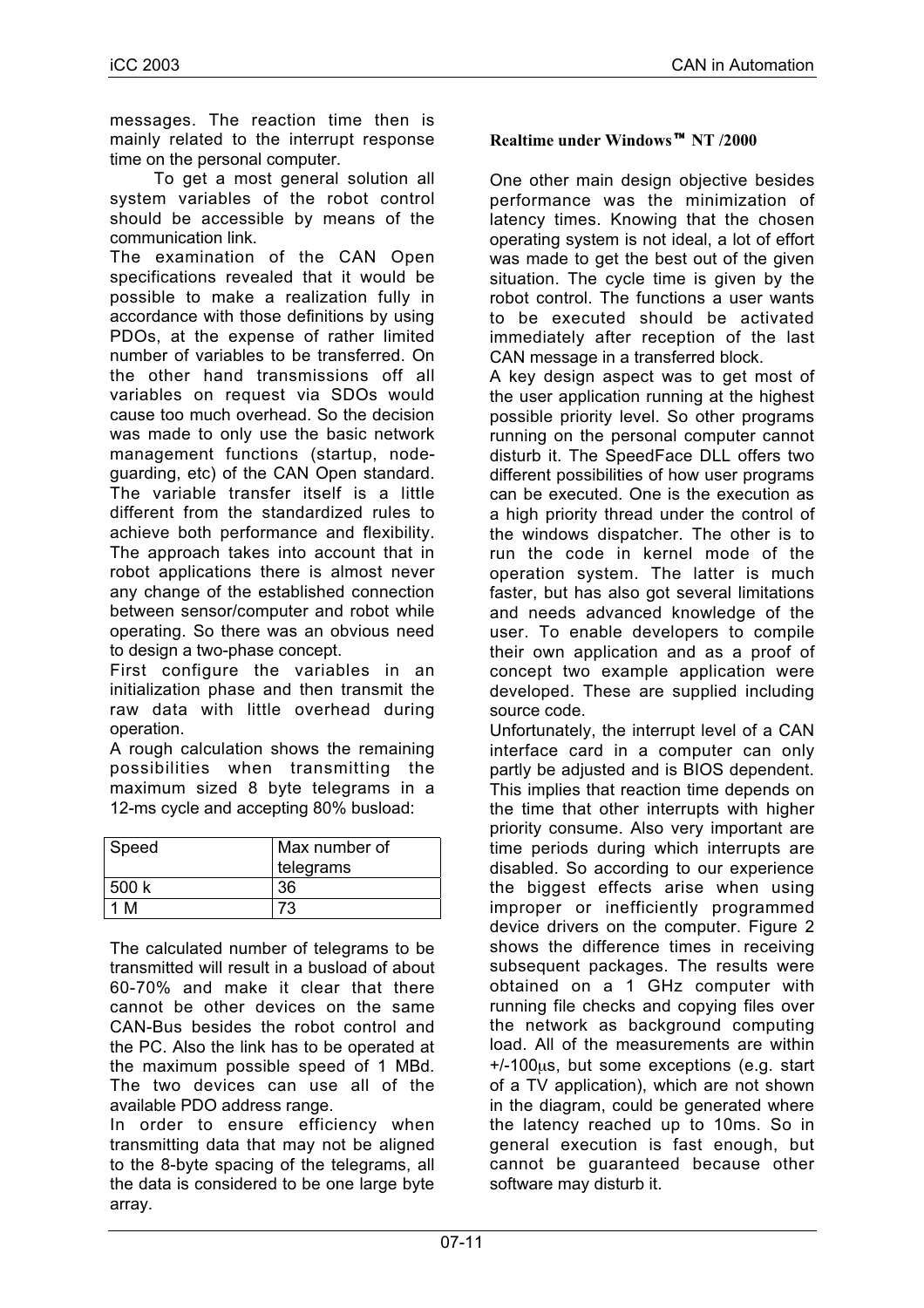### **Application Examples**

In order to show the versatility of this new link an example program was developed which allows the display and manipulation of all system variables. (see figure 3) The second example is a demonstration program where the robot can be moved to any given position. In this application all the realtime performance is needed, because the generation of the path is done online on the personal computer and not in the robot control. In both cases it is absolutely crucial that the user is absolutely aware of what he is doing. If an external device like the PC takes over the control of the movements then there is a total loss off the build in security functions. The same is the case when manipulating system variables like e.g. traveling limits. So this is the main trade off that has to be taken, when allowing full flexibility.

Based on the toolbox two first real applications are under development. The first is an online optimization of drive control parameters. A university institute is optimizing and testing new adaptive parameter setting algorithms. The results are now being introduced into the series versions of the robot.

A second application is the use of a robot in man-machine-cooperation task. There sensor information is combined with knowledge that can be derived from CAD models. The main benefit is, that the robot can be totally remote controlled and the gathered sensor information can be used for adapting the behavior/methods in each cycle of the task. By this means new features can be put into practice that are usually not part of a state-of-the-art robot control.

#### **Conclusion**

A powerful new interface for robots has been developed and has proved that it is meeting the needs of new industrial applications.

The steady trend to ever faster robot controls may well make it necessary to reconsider other bus systems for future high-speed applications of robots. The chosen approach will still be valid for new solutions.

| Prof. Dr.-Ing. Egon Sommer            |                                      |  |
|---------------------------------------|--------------------------------------|--|
| Munich University of Applied Sciences |                                      |  |
|                                       | Address: Lothstrasse 34              |  |
|                                       | D-80335 Muenchen                     |  |
| Phone                                 | +49 89 1265 1380                     |  |
| Fax                                   | +49 89 1265 1299                     |  |
| E-mail                                | sommer@ee.fhm.edu                    |  |
|                                       | Website www.ee.fhm.edu               |  |
|                                       |                                      |  |
| Dr.-Ing. Thomas Rienmüller            |                                      |  |
| Company: Reis Robotics                |                                      |  |
|                                       | Address: Industriegebiet an der B426 |  |
|                                       | D-63785 Obernburg                    |  |
| Phone                                 | +49 6022 503 576                     |  |

E-mail t.rienmueller@reisrobotics.de

Fax +49 6022 503 110

Website www.reisrobotics.de

Dipl.-Ing.Franz Som

| Dipi.-ing.Franz Som           |                                      |  |
|-------------------------------|--------------------------------------|--|
| <b>Company: Reis Robotics</b> |                                      |  |
|                               | Address: Industriegebiet an der B426 |  |
|                               | D-63785 Obernburg                    |  |
| Phone                         | +49 6022 503 560                     |  |
| Fax                           | +49 6022 503 110                     |  |
| E-mail                        | f.som@reisrobotics.de                |  |
| Website                       | www.reisrobotics.de                  |  |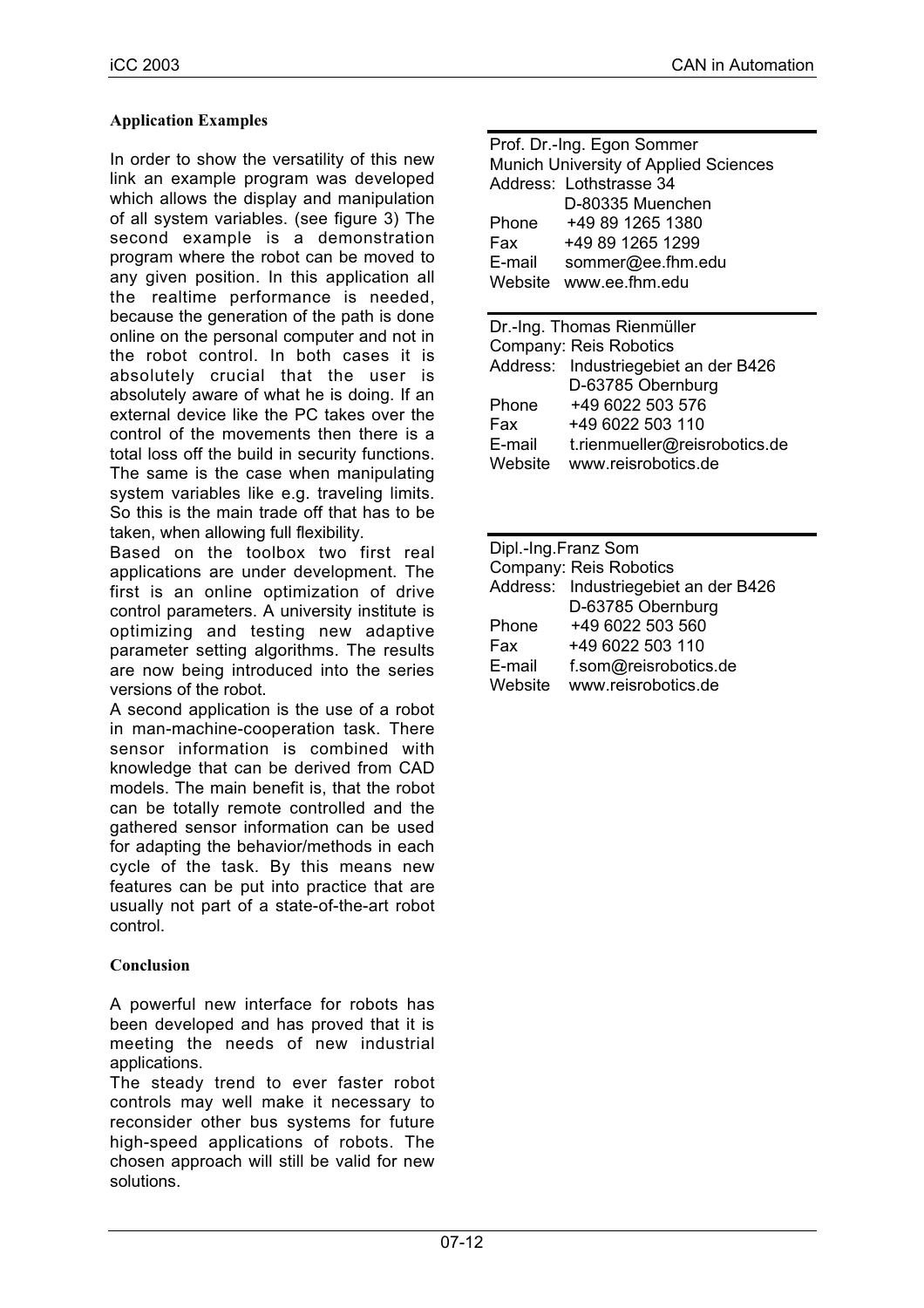



**Jitter**



**Packages 1..n**

Figure 2: time measures receiving packages